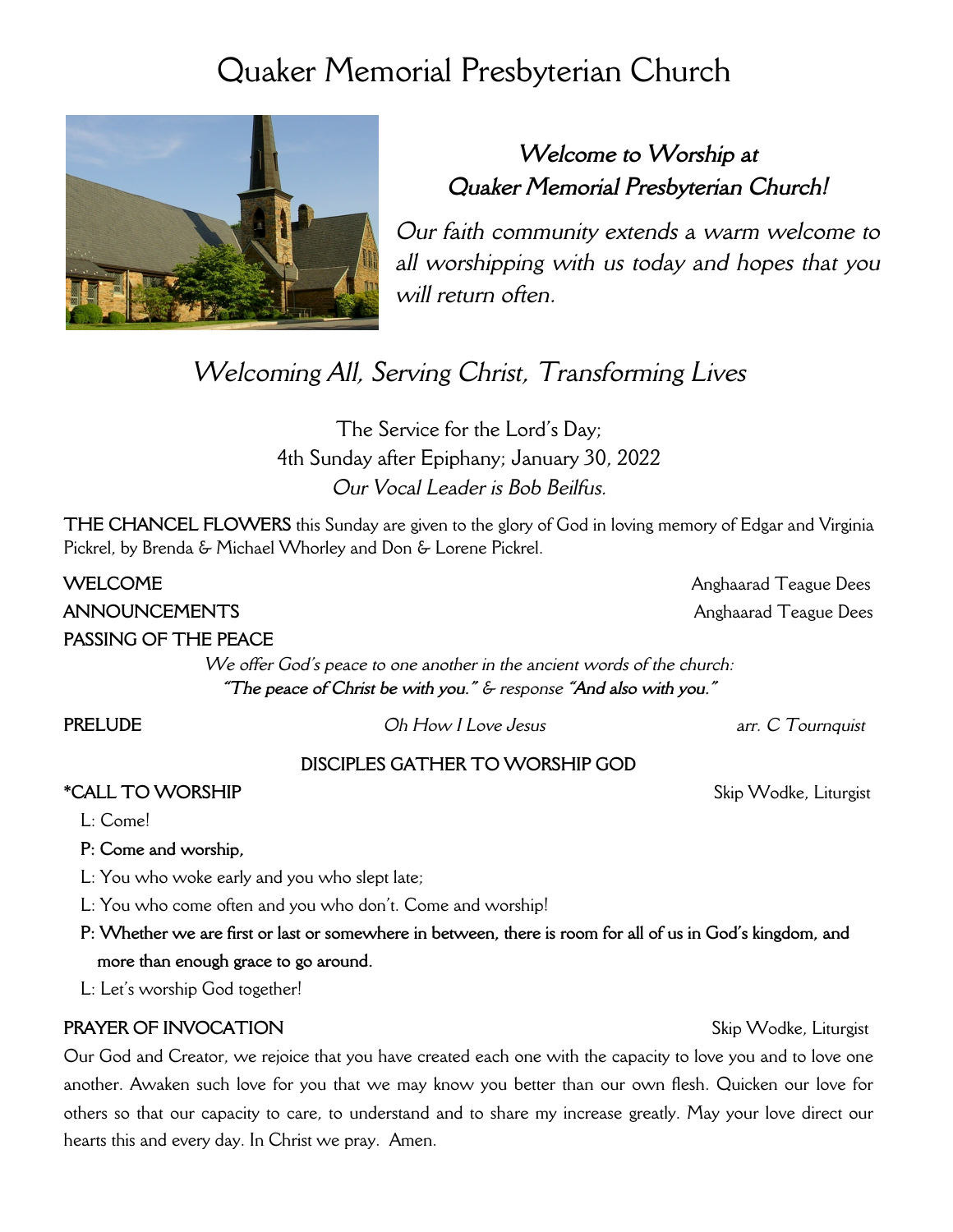**1** Love divine, all loves excelling, Joy of heaven, to earth come down, fix in us thy humble dwelling; all thy faithful mercies crown. Jesus, thou art all compassion; pure, unbounded love thou art; visit us with thy salvation; enter every trembling heart. **2** Breathe, O breathe thy loving Spirit into every troubled breast; let us all in thee inherit;

# **\*HYMN #366** *Love Divine, All Loves Excelling*

let us find the promised rest. Take away the love of sinning; Alpha and Omega be; end of faith, as its beginning, set our hearts at liberty. **3** Come, Almighty, to deliver; let us all thy life receive; suddenly return, and never, nevermore thy temples leave. Thee we would be always blessing, serve thee as thy hosts above,

pray, and praise thee without ceasing, glory in thy perfect love. **4** Finish then thy new creation; pure and spotless let us be; let us see thy great salvation perfectly restored in thee: changed from glory into glory, till in heaven we take our place, till we cast our crowns before thee, lost in wonder, love, and praise.

# **\*CALL TO CONFESSION** Skip Wodke, Liturgist

Whether we have the gift of beautiful speech, or the gift of understanding and knowledge, or the gift of faith or of generosity or of any other good thing—if we do not love, even our most precious talents are as nothing. And if we believe Love to be a only feeling or a thought, still we miss the Truth. Before God, with the people of God, let us confess the ways we have fallen short of God's Love. Let us pray.

## **\*PRAYER OF CONFESSION** Skip Wodke, Liturgist

One: Love is patient and kind

- **All: and we are in a bit of a hurry…**
- One: Love does not insist on its own way
- **All: but really, God, we act as if our own ways are clearly best.**
- One: Love is not envious or resentful
- **All: and yet we hoard it as if there might not be enough.**
- One: Love is all these verbs—rejoices, bears, believes, hopes, endures—
- **All: but we are so tempted to confine it where we can understand and control, domesticating love into romance or intellect.**
- One: God is Love, and those who abide in Love abide in God.

*Silence (Please take a moment of silence for personal confession and reflection.)*

- One: When we have not lived in your love, when we have insisted and hurt and believed ourselves to know fully even as we know only in part,
- **All: Forgive us, O God.**

One: When we have thought, spoken, and acted in childish ways even as you call us to grow in your grace,

**All: Forgive us, O God.**

One: Draw us again into your embrace, that we may abide in faith, hope, and love.

**All: Amen.**

# **\*ASSURANCE OF PARDON Skip Wodke, Liturgist**

Friends, hear this good news: Though now we see dimly, as through a tinted window, Love is clearing the way for us to know God just as fully as God knows us. **We will live the good news: in Jesus Christ, we are forgiven. Thanks be to God! Amen.**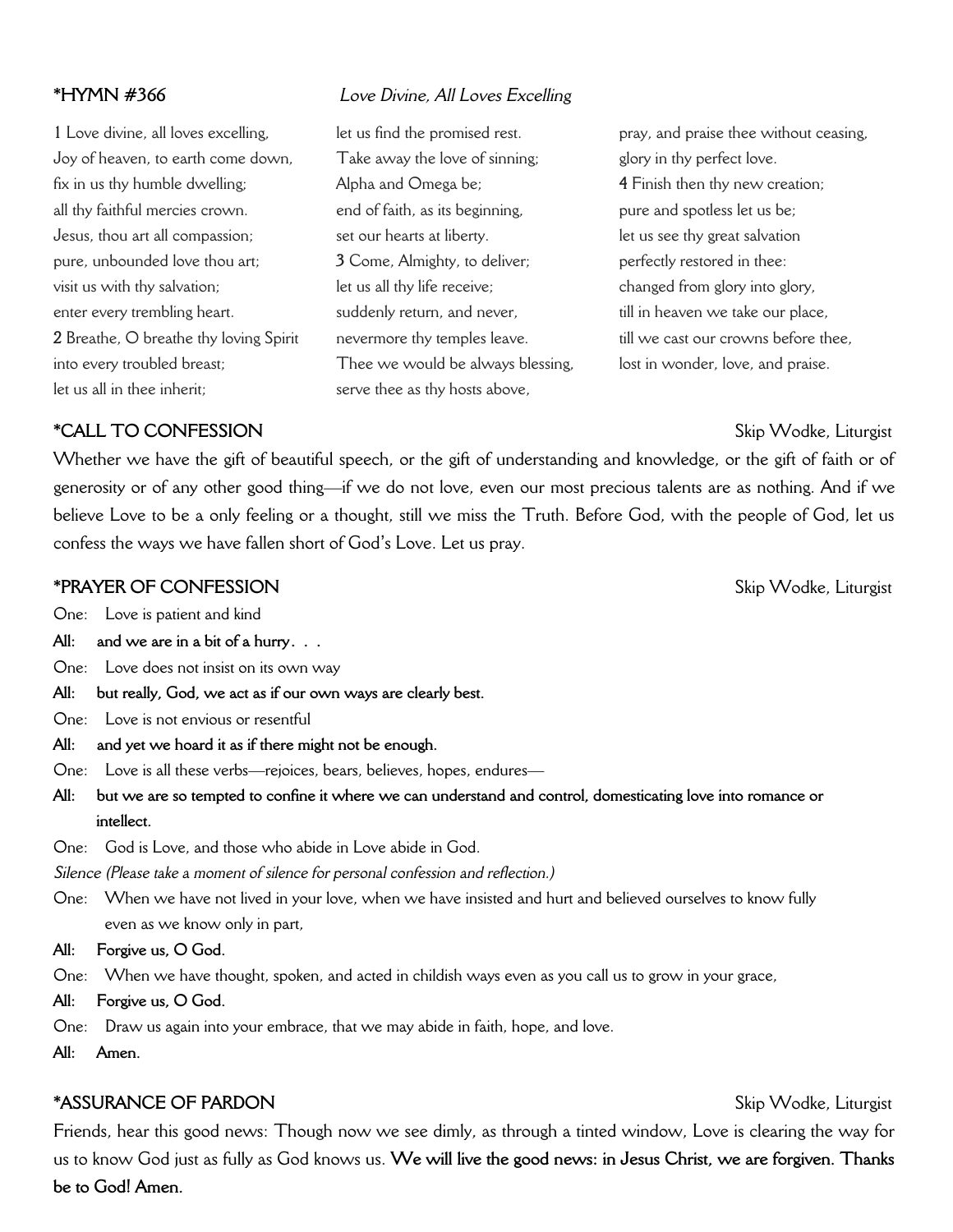## **\*CHORAL RESPONSE Hymn #441** Hear the Good News of Salvation vs 1

Hear the good news of salvation: Jesus died to show God's love Such great kindness!

#### **CHILDREN'S MESSAGE** Skip Wodke

## **DISCIPLES LISTEN TO THE WORD OF GOD**

### **SCRIPTURE READING**: Psalm 71:1-16 Psalm 71:1-16 Skip Wodke, Lector

In you, O LORD, I take refuge; let me never be put to shame. In your righteousness deliver me and rescue me; incline your ear to me and save me. Be to me a rock of refuge, a strong fortress, to save me, for you are my rock and my fortress. Rescue me, O my God, from the hand of the wicked, from the grasp of the unjust and cruel. For you, O Lord, are my hope, my trust, O LORD, from my youth. Upon you I have leaned from my birth; it was you who took me from my mother's womb. My praise is continually of you. I have been like a portent to many, but you are my strong refuge. My mouth is filled with your praise, and with your glory all day long. Do not cast me off in the time of old age; do not forsake me when my strength is spent. For my enemies speak concerning me, and those who watch for my life consult together. They say, 'Pursue and seize that person whom God has forsaken, for there is no one to deliver.' O God, do not be far from me; O my God, make haste to help me! Let my accusers be put to shame and consumed; let those who seek to hurt me be covered with scorn and disgrace. But I will hope continually, and will praise you yet more and more. My mouth will tell of your righteous acts, of your deeds of salvation all day long, though their number is past my knowledge. I will come praising the mighty deeds of the Lord GOD, I will praise your righteousness, yours alone.

## **ANTHEM Great God of Every Blessing Hymn # 694**

# **SCRIPTURE READING** 1 Corinthians 13:1-13 Anghaarad Teague Dees

If I speak in the tongues of mortals and of angels, but do not have love, I am a noisy gong or a clanging cymbal. And if I have prophetic powers, and understand all mysteries and all knowledge, and if I have all faith, so as to remove mountains, but do not have love, I am nothing. If I give away all my possessions, and if I hand over my body so that I may boast, but do not have love, I gain nothing. Love is patient; love is kind; love is not envious or boastful or arrogant or rude. It does not insist on its own way; it is not irritable or resentful; it does not rejoice in wrongdoing, but rejoices in the truth. It bears all things, believes all things, hopes all things, endures all things. Love never ends. But as for prophecies, they will come to an end; as for tongues, they will cease; as for knowledge, it will come to an end. For we know only in part, and we prophesy only in part; but when the complete comes, the partial will come to an end. When I was a child, I spoke like a child, I thought like a child, I reasoned like a child; when I became an adult, I put an end to childish ways. For now we see in a mirror, dimly, but then we will see face to face. Now I know only in part; then I will know fully, even as I have been fully known. And now faith, hope, and love abide, these three; and the greatest of these is love.

**SERMON** Better Than Ice Cream Anghaarad Teague Dees

Come to us from heaven above Jesus Christ, how much I love you! Jesus Christ, you save from sin!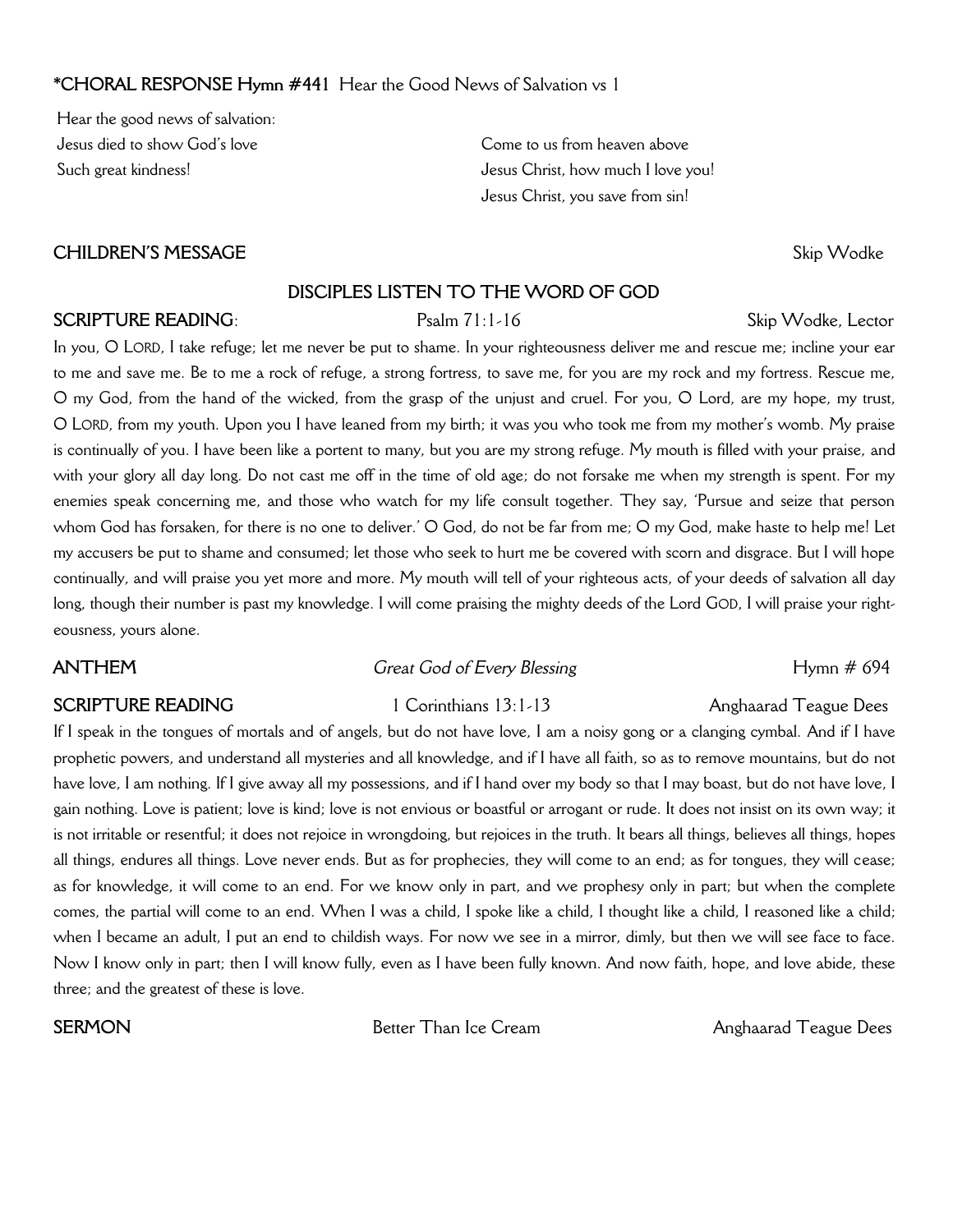# **AFFIRMATION OF FAITH** The Apostles' Creed Hymnal, page 35

I believe in God, the Father almighty, Maker of heaven and earth, and in Jesus Christ his only Son, our Lord; who was conceived by the Holy Ghost, born of the Virgin Mary, suffered under Pontius Pilate, was crucified, dead, and buried; he descended into hell; the third day he rose again from the dead; he ascended into heaven, and sitteth on the right hand of God the Father Almighty; from thence he shall come to judge the quick and the dead. I believe in the Holy Ghost; the holy catholic church; the communion of saints; the forgiveness of sins; the resurrection of the body; and the life everlasting. Amen.

#### **HYMN #693** *Though I May Speak*

| 1 Though I may speak with bravest fire, | but not be given by love within,          |
|-----------------------------------------|-------------------------------------------|
| and have the gift to all inspire,       | the profit soon turns strangely thin.     |
| and have not love, my words are vain,   | 3 Come, Spirit, come, our hearts control; |
| as sounding brass, and hopeless gain.   | our spirits long to be made whole.        |
| 2 Though I may give all I possess,      | Let inward love guide every deed;         |
| and striving so my love profess,        | by this we worship, and are freed.        |

## **PRAYERS OF THE PEOPLE AND THE LORD'S PRAYER**

### **THE LORD'S PRAYER** Hymnal, page 35

Our Father, who art in heaven, hallowed be thy name, Thy kingdom come, thy will be done, on earth as it is in heaven. Give us this day our daily bread; and forgive us our debts, As we forgive our debtors; and lead us not into temptation. But deliver us from evil. For thine is the kingdom, and the power, and the glory, forever. Amen.

### \**PRAYER OF DEDICATION**

**God, you have given us each of us gifts to use as members of the body of Christ. Here are our gifts – the work of our hands, our hearts, and our lives. We pray that they may help to bring the Good News of Jesus Christ to our world, today and always, here and everywhere. Amen.**

#### **\*HYMN #313** *Lord, Make Us More Holy*

| 1 Lord, make us more holy;   | 3 Lord, make us more patient;  |
|------------------------------|--------------------------------|
| Lord, make us more holy;     | Lord, make us more patient;    |
| Lord, make us more holy,     | Lord, make us more patient,    |
| until we meet again:         | until we meet again:           |
| holy, holy, holy,            | patient, patient, patient,     |
| until we meet again.         | until we meet again.           |
| 2 Lord, make us more loving; | 4 Lord, make us more faithful; |
| Lord, make us more loving;   | Lord, make us more faithful;   |
| Lord, make us more loving,   | Lord, make us more faithful,   |
| until we meet again:         | until we meet again:           |
| loving, loving, loving,      | faithful, faithful, faithful,  |
| until we meet again.         | until we meet again.           |